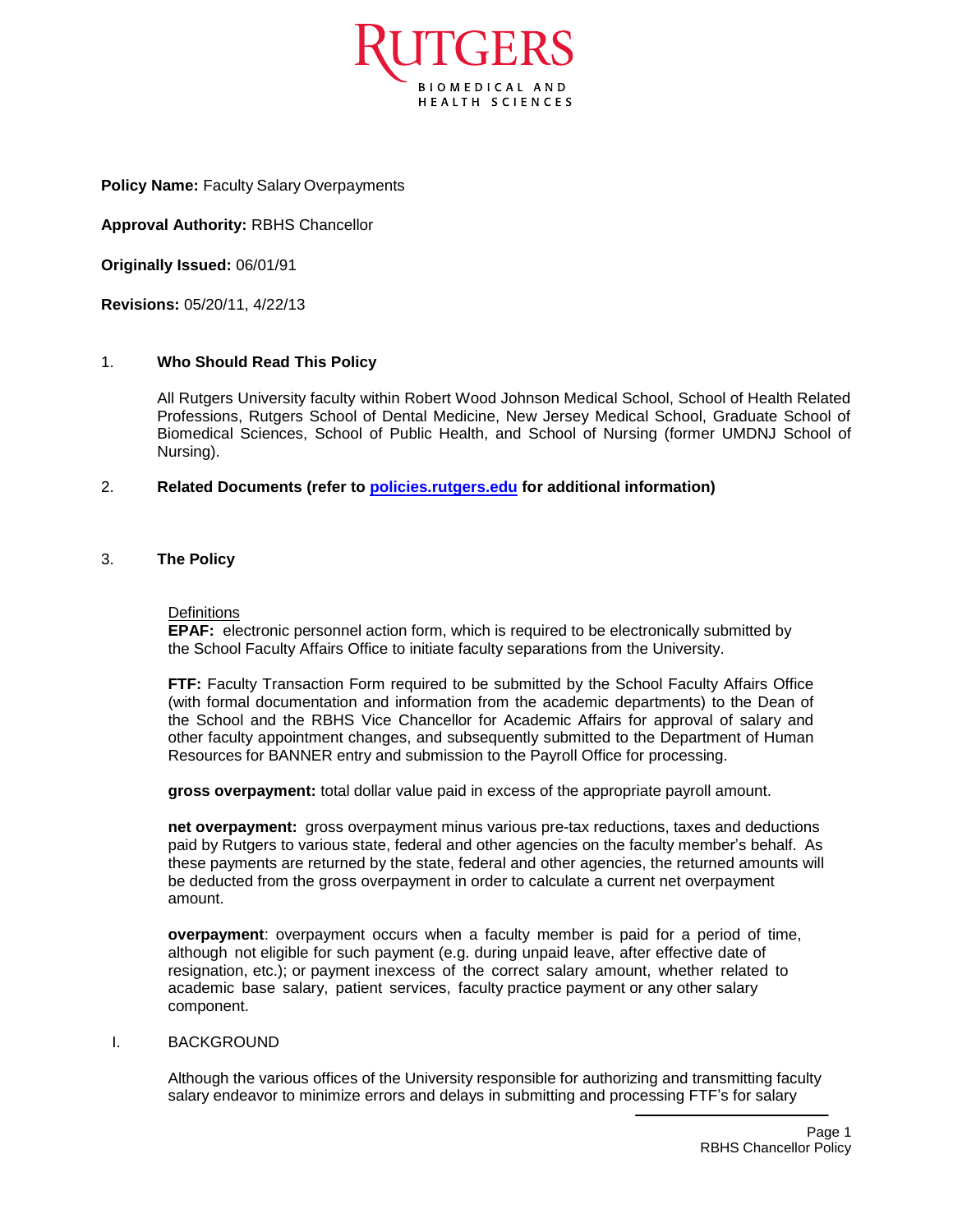adjustments or faculty separations, overpayments may occur. The University is responsible for good faith efforts to recover such overpayments, and this policy is intended to delineate the responsibilities of each involved official to assist in such recovery.

### II. POLICY

- A. Department Chairs are responsible for ensuring that all required supporting documentation related to salary and FTE adjustments for faculty are submitted in a timely manner to the School Faculty Affairs Office and the Dean. For salary or FTE adjustments, the School Faculty Affairs Office is responsible for generating an FTF and submitting it to the RBHS Vice Chancellor for Academic Affairs and to the Department of Human Resources in a timely manner; so that the appropriate changes in salary payment can be reasonably expected to take effect in the next available payroll cycle.
- B. For separations, the School Faculty Affairs Office is responsible for initiating the EPAF submission, and the Dean's Office is responsible for approval of the EPAF. The Department of Human Resources and the Payroll Office, and the RBHS Vice Chancellor for Academic Affairs when applicable, are responsible for transmitting/processing approved FTF's in a timely manner for the same purpose.
- C. When an overpayment occurs:
	- 1. The Payroll Office shall:
		- Identify the gross overpayment dollar amount and its components and identify the expected net overpayment. See Section IV Definitions above.
		- Notify the Dean's Office of any overpayment within five business days of identification of the overpayment.
		- Discuss and/or clarify the overpayment with the faculty member.
		- Consult with the faculty member about repayment options.
		- If the faculty member has not responded or signed the appropriate paperwork within 20 days from the date of notice of overpayment, notify the appropriate Dean's office for possible further recovery efforts.
	- 2. The Dean's Office shall:
		- Work with the Payroll Office to identify the overpaid dollar amount and its components.
		- Within five business days of notification by the Payroll Office of an overpayment, send the faculty member the Overpayment Notice Letter (Exhibit A) & Repayment Option Form, (Exhibit B or Exhibit C) with copies to the academic department and to the Payroll Office.
		- Work with department administrators and chairs to ensure that follow-up communication takes place with the faculty member
		- Maintain files of all correspondence, including the Overpayment Notice Letter and Repayment Option form.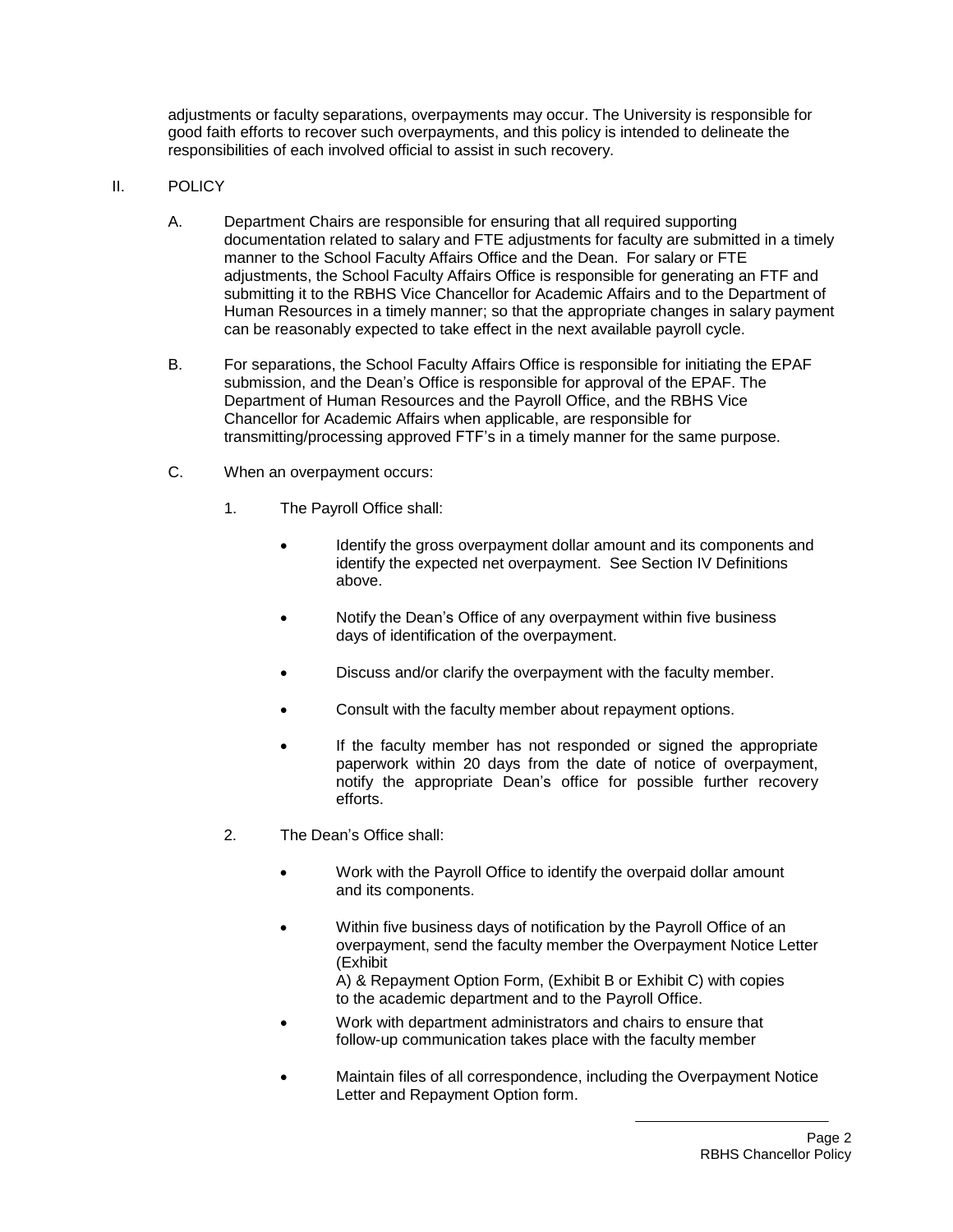- 3. The Department Chair and Administrator shall:
	- Contact the faculty member to address the overpayment and encourage a means of repayment to the University through the Payroll Office.
	- Ensure that controls are in place at the departmental level to monitor repayments by the faculty member and to prevent future overpayments.
	- Notify the Office of General Counsel if faculty member fails to agree to repayment or to maintain a repayment schedule.
- 4. The Office of General Counsel shall:
	- Consult with the Department Chair and Dean's Office concerning possible legal action for collection.

# III. EXHIBITS

- A. Overpayment Notice Letter
- B. Repayment Option Form for Active Faculty Member
- C. Repayment Option Form for Inactive or Former Faculty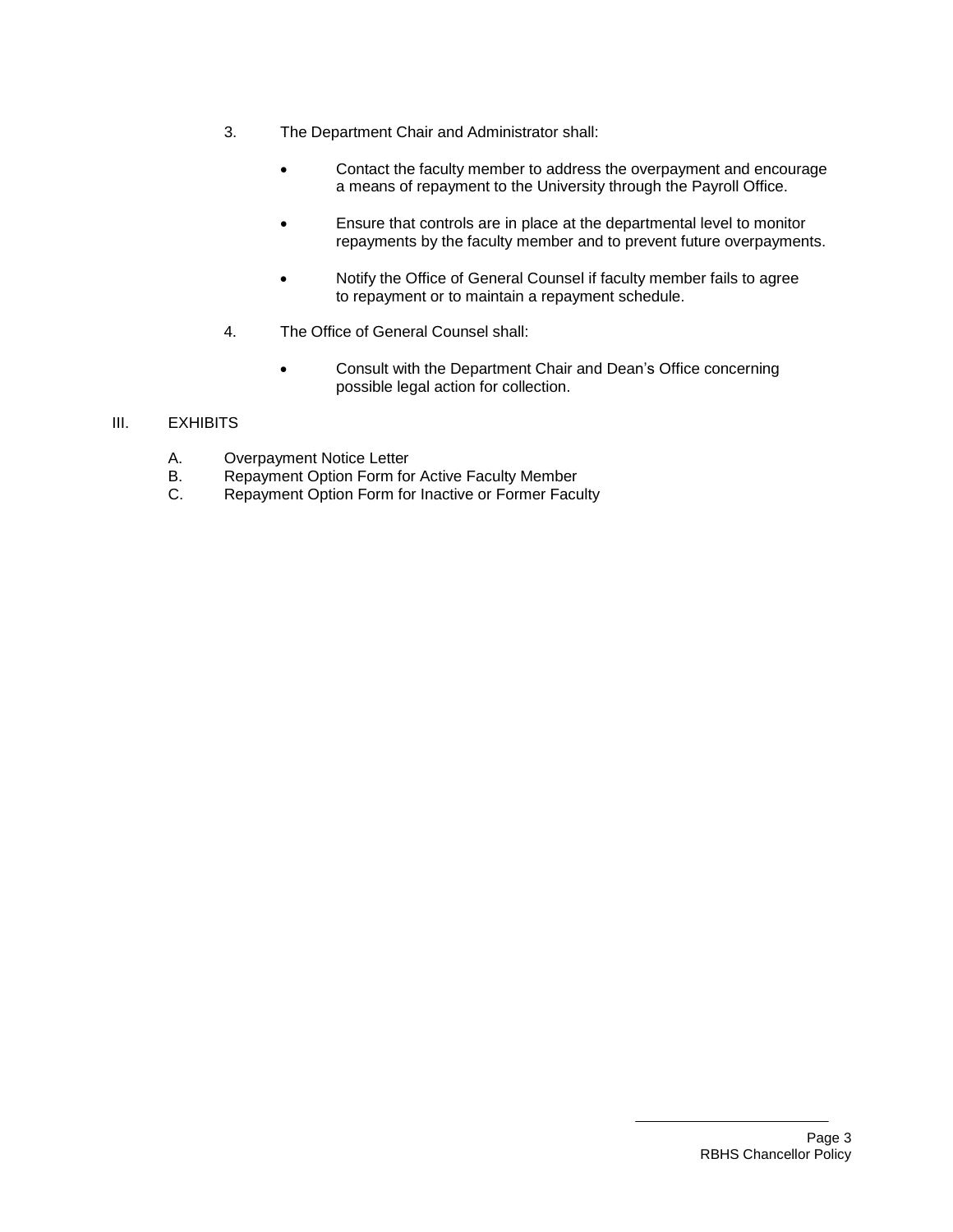# **EXHIBIT A**

### **Overpayment Notice Letter**

[To be sent by Office of the Dean with copies to the academic department and Rutgers Payroll Office]

(Date)

(Name) (Address)

## **RE: Salary Overpayment**

Dear (name):

In reviewing your payroll history, an apparent overpayment of salary has been identified. The review of these records finds a preliminary gross amount of  $\$$  (gross salary) in overpayment.

The purpose of this letter is to alert you to this apparent overpayment and to offer you an opportunity to identify and discuss any questions you may have about the overpayment itself or the repayment options available to you with the Rutgers Payroll Office.

The source of this erroneous payment was (describe pertinent facts). I regret the error which led to this overpayment. With your signature below, you confirm that this preliminary information has been reviewed with you, but you may always provide additional information for consideration in determining the final amount of the net overpayment.

Please choose your preferred repayment option on the attached Repayment Option Form and return it with a signed copy of this letter, to the Rutgers Payroll Office, (address) by (20 days from today's date).

If the attached Repayment Option Form is not signed and returned to the Rutgers Payroll Office, (address) by (20 days from today's date), Rutgers reserves the right to continue collection efforts. This could include referring the overpayment to an outside collection agency.

Thank you very much for your cooperation.

Sincerely,

Dean

I have read and understand the contents of this letter.

Signature Date

Enclosure: Repayment Option Form c: [Department Chair]

Rutgers Payroll Office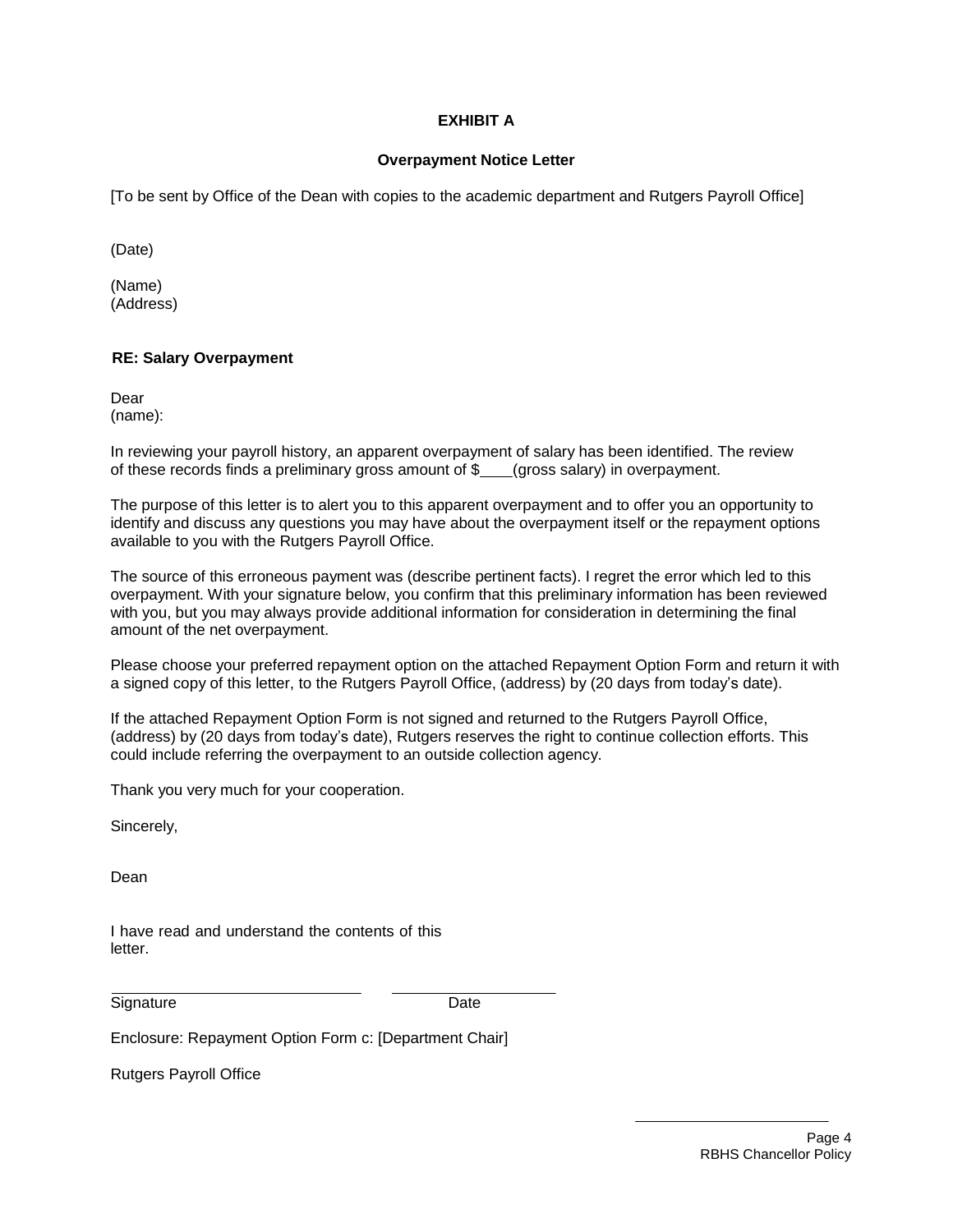## **EXHIBIT B**

## **RBHS – Repayment Option Form for Active Faculty Member**

I, (enter name ), acknowledge that I received a salary overpayment of  $\frac{1}{2}$ , from to (enter dates).

### *Options for Repayment (Please check an option):*

- Pay entire net amount owed by personal check.  $\Box$
- $\Box$ Authorize deductions of \$\_\_\_\_\_\_\_\_\_\_ per payroll date until net overpayment is paid in full.
	- $\Box$  Under normal circumstances the time period for repayment should not exceed the time period during which overpayment was made.
	- $\Box$  In case of hardship, repayment schedule may be determined between faculty member and the Department.

If the faculty member does not agree to a repayment plan, any remaining overpaid balance may be sent to collections and billed to the faculty member.

### *If you choose Payroll deductions:*

Repayment of the above overpayment will be made in accordance with the following schedule. Payroll deductions will be made on a bi-weekly basis as per Rutgers scheduled payroll dates.

| Payroll Date |  |
|--------------|--|
| Payroll Date |  |

### *Authorization*

I authorize each and every payroll deduction as delineated in the above schedule. I also agree to repay Rutgers upon separation of employment, if the remaining balance of the overpayment has not been repaid via payroll deduction.

Signature **Employee ID** Date

Approval – Dept. Mgr./Payroll Representative Date

\*By affixing these signatures, both parties acknowledge documentation of overpayment has been provided.\*